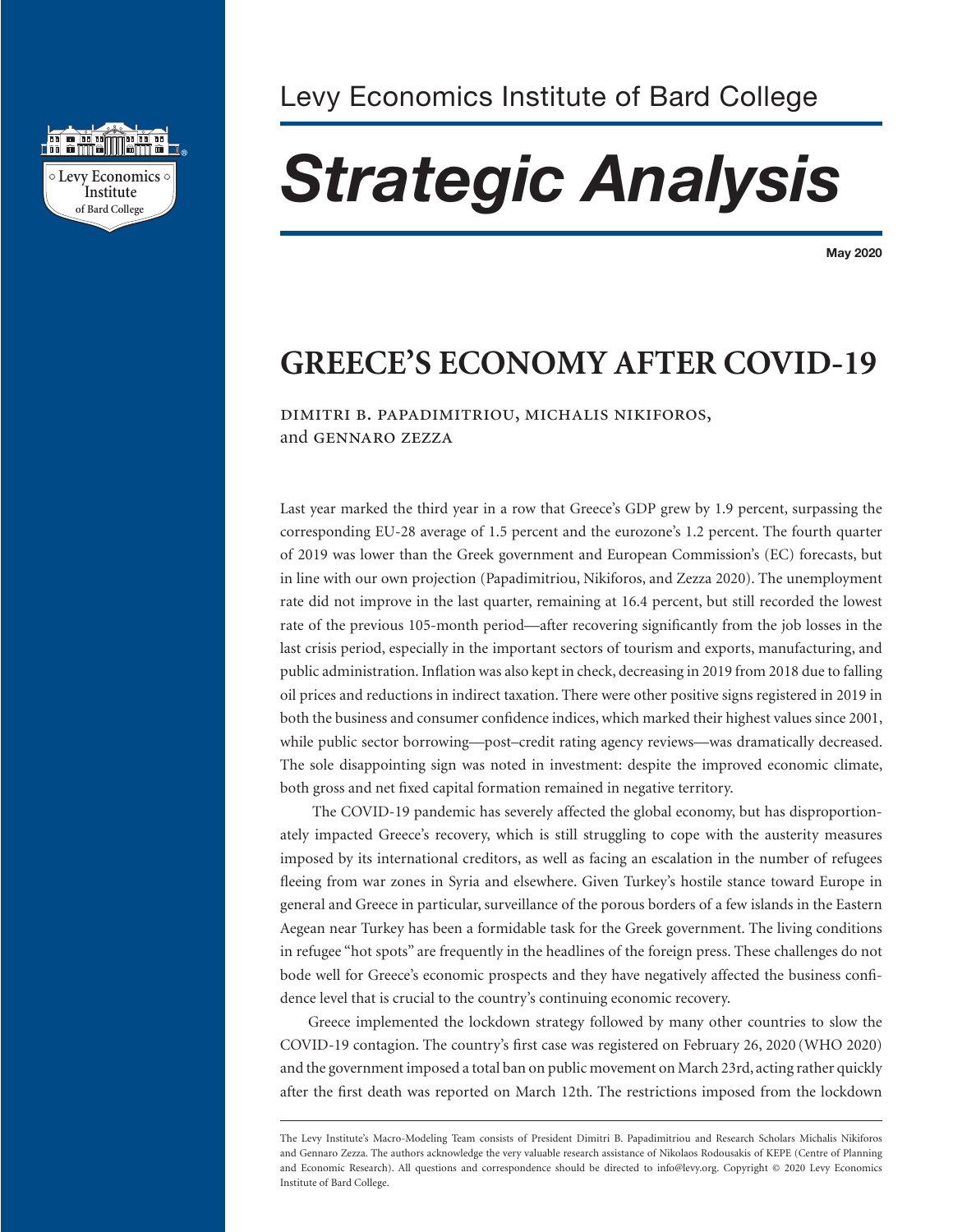have now been relaxed and are scheduled to end by mid-July, though this does not mean that activities will return to the prelockdown "normal."

There are some "known unknowns," such as the impact of the lockdown, the extent of the government and the EU's economic support measures, and business and consumer behavior post-COVID. Thus, providing an estimate of the lockdown's economic impact is a hard task, since the crisis is unprecedented—unless we go back to the Spanish flu epidemic of 1918–20, which, in our view, would not be fruitful given the transformational social and economic changes that have taken place since then, and the overlap with the First World War. What is important to recognize in the case of a pandemic is that the resultant pause of economic activities implies a simultaneous shock to supply—as nonessential production activities are halted—as well as to demand, when workers in such businesses stop earning any income. In economists' jargon, this amounts to a severe structural break, which is likely to change the behavior of consumers and entrepreneurs—noted in the declines in business and consumer confidence levels—so that any economic models (including the LIMG in use at the Levy Institute [Papadimitriou et al. 2013]) need to be used with caution until sufficient time series data are available for estimating the size and impact of the structural break.

The Organisation for Economic Co-operation and Development (OECD) has provided<sup>1</sup> the first of such estimates: their approach is based on the relative size of the sectors that are expected to be impacted most severely by the lockdown, such as those related to travel (including tourism) and services to households. Following this approach, they found that Greece would take the biggest hit among OECD countries, estimated at almost 35 percent of GDP. Their report also mentioned an alternative way to evaluate the crisis's consequences by looking at the impact of the drop in private consumption for some member countries, but provided no such estimates for Greece.

More recently, the International Monetary Fund (IMF 2020) and the European Commission (EC 2020a, 2020b) have released their latest forecasts for Greece, showing that real GDP growth in 2020 was expected to drop by 10 percent and 9.7 percent, respectively, compared to the previous year, registering the largest fall among developed and EU economies. The IMF and EC forecasts show the 2020 unemployment rate rising to 22 percent and 19.9 percent, respectively, then decreasing in 2021 to 19 percent and 16.8 percent. Both the IMF and EC projections assume a U-shaped recession, with output recovering in all countries in 2021 by a smaller amount than the fall projected in 2020. The projections are based on the following assumptions: (1) the COVID-19 pandemic will fade in the second half of 2020, with a gradual lifting of containment measures, and (2) there will not be a second wave. Greece's real GDP, according to the IMF and EU, is expected to grow in 2021 by 5.1 percent and 7.9 percent, respectively, implying that by the end of next year output will not yet have returned to its 2018 level.

All three institutions project a relatively more severe impact on Greece because of its reliance on tourism. Indeed, in 2019 the country registered an inflow of more than €18 billion almost 10 percent of GDP—under the heading "travel" in its balance of payments, 90 percent of which was obtained between May and October. It is reasonable, then, to assume that most of these receipts will not materialize in 2020, even if the pandemic had started to fade in May. The government recently announced the easing of travel restrictions from Europe's Schengen countries and Israel, effective July 1st, monitoring incoming travelers using random sample COVID-19 testing. However, based on authoritative and cautionary pronouncements coming from various quarters, one cannot assume people will be particularly eager to enjoy the sun and go swimming in the Greek islands this summer, knowing that the country's health system has been under severe stress, not only from COVID-19, but also due to the austerity measures implemented in the last few years (Nikiforos 2020).

Moreover, the monetary inflow from tourism is only the starting point of a multiplier process: employment in tourismrelated activities<sup>2</sup> is a significant share of total employment (9.8) percent in 2019), with a strong seasonal increase in the second and third quarter of each year. The revenues from the sale of services to tourists become both wages for Greek workers and profits for the tourism industry; a fall in such revenues, in turn, decreases consumption and investment according to the standard Keynesian multiplier effect.

#### **Projections**

Projecting the likely impact of the current crisis on the Greek economy is a complex task, given the overwhelming degree of uncertainty regarding future events and the behavior of economic agents under the new "normal." This is confirmed by comparing the magnitude of the changes in the major international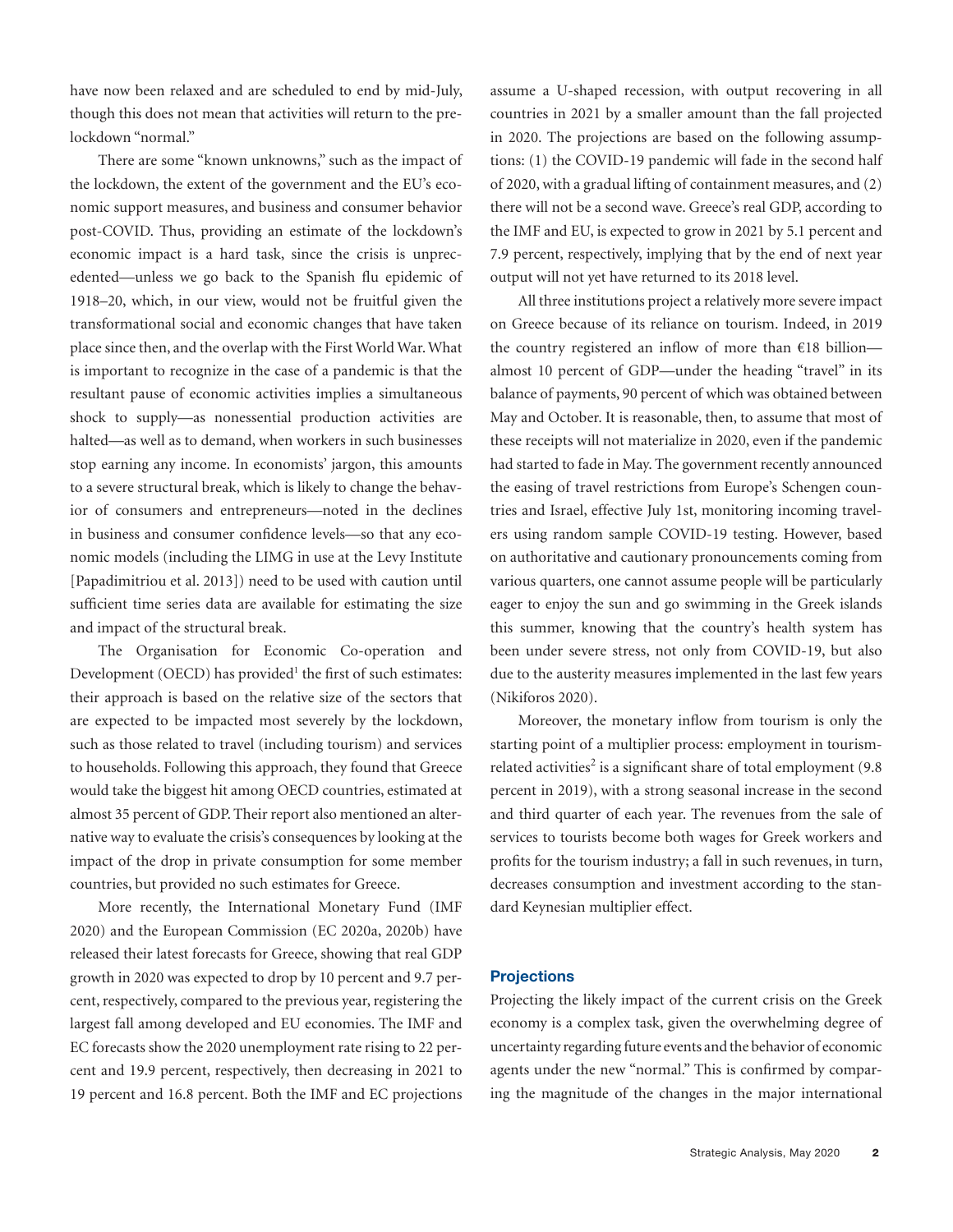institutions' projections for the euro area. In March, when the crisis had already developed in China and was spreading to Europe, the OECD (2020) only projected a small slowdown for the eurozone in 2020, still hoping for a positive GDP growth rate (see the bottom of Table 1). In April the IMF updated its projections for their World Economic Outlook Database (IMF 2020), estimating a fall in real GDP of 7.5 percent for the euro area. The EC (2020a), a few days later, was already more pessimistic, reporting a fall in real GDP of 7.7 percent.

In our projections exercise, we explore the consequences of different assumptions about the fall in the different sources of aggregate demand.

In our model, GDP is determined from the demand side, according to the traditional Keynesian approach (the roles of financial markets and the stocks of real and financial assets are also considered). This implies that the ultimate drivers of demand are the exports of goods and services—which are determined separately—along with fiscal and monetary policy. Particular attention has been given to modeling tourism, which, as mentioned above, constitutes a large share of Greek exports of services.

In our baseline scenario, we assume a 90 percent drop in the number of tourists coming to Greece in the first three quarters of 2020, and a 25 percent drop in the last quarter of the year. We assume that tourism will resume in 2021 but remain at around 80 percent of the level it reached in 2019. We follow the EC's latest GDP forecast to project the income growth of Greece's trading partners, which, along with relative prices, determines the exports of goods.

Next, we assume a drop in consumption across different categories of goods and services in the first two quarters of 2020. More precisely, we assume that while demand for food and beverages, communication, health, and education will not drop significantly because of the lockdown, the demand for clothing, gas, etc., will fall substantially. From our calculations, we estimate a combined fall in consumption and investment of almost 7.5 percent of 2019 GDP compared to the level they would have reached.

We have assumed a moderate increase in the government's current expenditure on goods and services (a €600 million increase in 2020 compared to 2019) and an increase of about €600 million in social benefits in the first two quarters of 2020. We also assume that the payment of direct taxes and social contributions is postponed until 2021. Following recent government announcements, we included an additional stimulus that we assume will start in September and run through the first two quarters of 2021, for an overall amount of €4.5 billion. We also considered the announcement of a decrease in the value-added tax (VAT) rate.

Results for key macroeconomic indicators are reported in Table 1.

In our baseline scenario, public debt is expected to increase to 207 percent of GDP in 2020 and, as the economy recovers, to decline to 192 percent of GDP by the end of the simulation period in 2022.

The private sector had been deleveraging before the COVID-19 crisis started. In December 2019 (the last period for which data are available), the household sector had reduced its stock of overall liabilities, including long-term loans, through both reduced borrowing and defaults on existing debt. Nonfinancial corporations had also reduced their end-of-period stock of loans outstanding—this time because debt write-offs exceeded new borrowing, which increased in 2019. The net financial position of households improved in 2019. This was due to the appreciation in the market price of listed and unlisted shares, most of which are on the liability side of nonfinancial corporations, so that the nonfinancial private sector's net financial position as a whole improved, albeit marginally. It is interesting to note that the increase in the market price of Greek shares was also mirrored by an increase on the asset side of the rest of the world, reflecting the growing financial investment in the Greek private sector from abroad. The Greek household sector therefore entered the COVID-19 crisis in a weak financial position and with a declining stock of liquid assets: at the end of 2019, deposits were somewhat below their 2018 level.

This was expected, since the lockdown and the implied fall in income forced households to increase their consumption out of their stock of liquid assets, reducing their bank deposits. However, data up to March 2020 show a moderate increase in household deposits, possibly implying that—in the face of the uncertainty generated by the health crisis—households, on average, reduced their consumption relative to income.

We also consider a more optimistic scenario, in which the EC's recent Recovery Fund proposal materializes, allowing the government to increase public consumption and investment through EU grants and loans. We assume the plan takes effect from the third quarter of 2021, with  $E2$  billion of additional expenditure per quarter. This enables the economy to achieve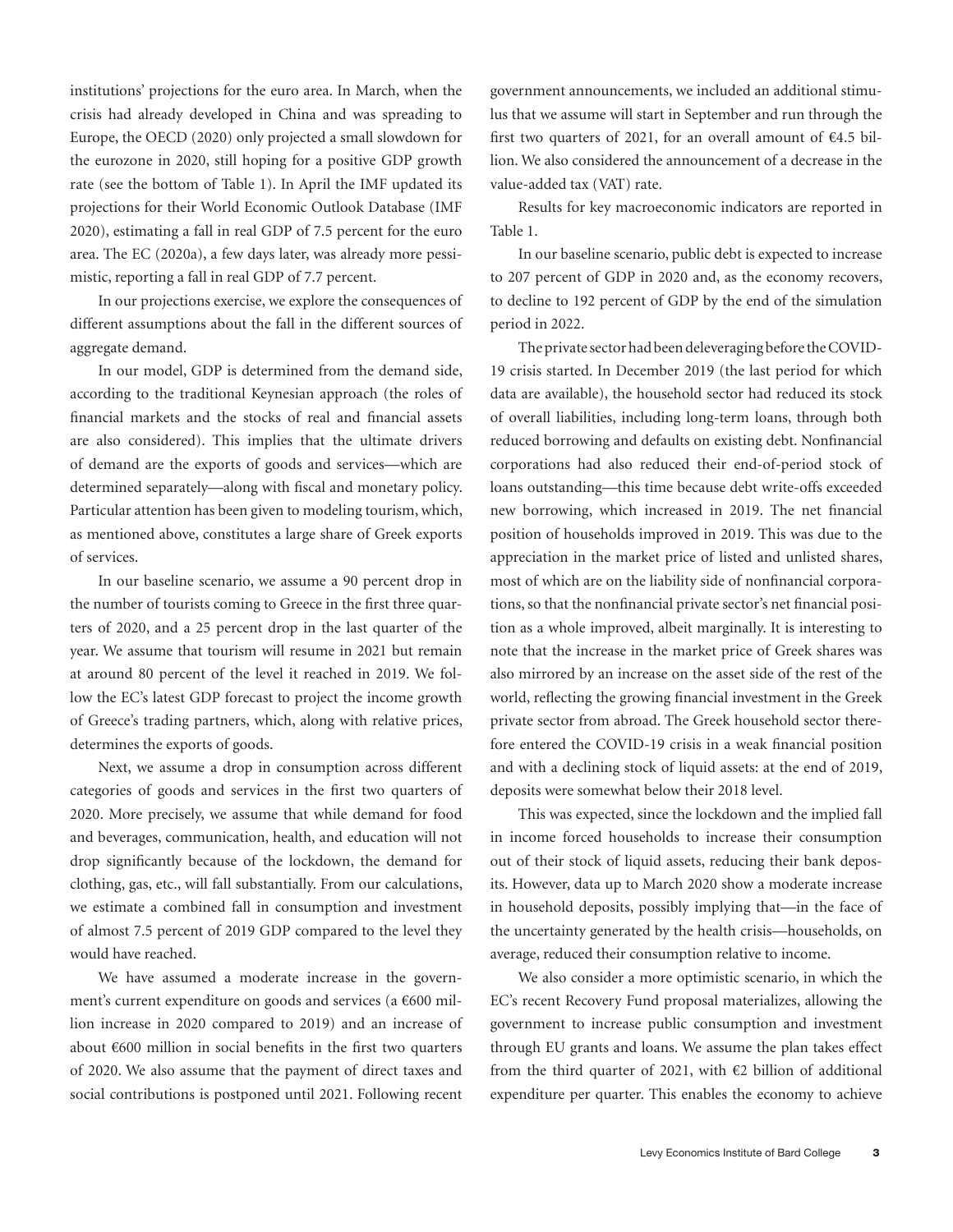a much faster growth rate, contributing to the decline of the public-debt-to-GDP ratio, which falls to 177 percent by the end of 2022.

As Figure 1 shows, without the additional intervention from the Recovery Fund, the trajectory of Greek real GDP would be L-shaped. This would entail a recovery insufficient to fill the gap in income generated by the COVID-19 health crisis, and a growth rate insufficient for restoring GDP to its precrisis trend. The additional stimulus from the Recovery Fund that is directed to public investment, which has a much larger multiplier, would change the recession–recovery pattern into a U-shaped one, although a robust recovery requires a further boost if it is to return to the previous trend, as can be seen clearly in Figure 1.

It remains to be seen if the stimulus expenditure will translate into a structural increase in government expenditure (i.e., an increase in employment in health services, education, etc.) or will mainly be aimed at sustaining firms and workers that have

#### **Figure 1 Greece: Real GDP under Alternative Assumptions (€ billion, 2010 prices)**



**Policy Initiatives**

What can the government do to alleviate the shock's impact and help put the economy back on track when the epidemic has died out?

Some appropriate measures have already been taken by the government.<sup>3</sup> They include:

- Late payment fees, interest, and/or surcharges for tax liabilities/payments have been suspended.
- Taxpayers have been granted an immediate refund of debts due from the Tax Administration for amounts up to €30,000.
- If paid on time, tax and social security contribution (SSC) obligations (excluding VAT) have been reduced by 25 percent for employees of idled firms, as well as for the self-employed, freelancers, and firms affected by the coronavirus crisis (where the latter is determined by the firm's Statistical Classification of Economic Activities in the European Community [NACE] code).
- The state will cover the SSCs of both the employees whose labor contracts have been suspended and the self-employed (considered as employees) affected by the coronavirus crisis (based on specific NACE codes).
- Firms can reduce their employees' work time to a minimum of two weeks per month for at least 50 percent of all employees within a firm, on the condition that they do not dismiss any workers. The measure can be applied for up to six months.
- Regular unemployment benefit payments, as well as long-term unemployment benefits and the unemployment benefits given to freelancers and self-employed workers, have been extended for two months (March to May)—a recent government announcement indicated the possibility of extending these benefits to the end of July.
- An allowance (€800 covering mid-March to the end of April, then the monthly equivalent [€534] thereafter, with the possibility of extending to July) will be given to the self-employed, employers with up to five employees, freelancers, and individual businesses affected by the coronavirus crisis (based on specific NACE codes). The allowance will also be granted to employees of firms affected by the coronavirus crisis whose labor contracts have been suspended. This covers 1.7 million privatesector workers (or 81 percent of all private-sector employees).
- A 40 percent reduction in rent for primary residences for March and April for employees of firms affected by the coronavirus crisis (based on specific NACE codes).
- A three-month extension of the deadline for firms' payment of scheduled tax and contribution debt installments due on March 31, 2020 and subsequent months. (The deadline has since been extended further.)
- Suspension of VAT and other tax obligation payments that were due between March 11th and April 30th until August 31st for businesses, selfemployed persons, and sole proprietorships affected by the coronavirus crisis (based on specific NACE codes).
- Suspension of SSC payments due by the end of March until October 31st for businesses, self-employed persons, and sole proprietorships affected by the coronavirus crisis (based on specific NACE codes). Suspended payments will be paid in four installments of equal amounts without interest and surcharges.
- Interest payments for April, May, and June on performing loans of corporates affected by the coronavirus crisis will be paid by the state (conditional on firms maintaining their job positions).
- Approval of a scheme for supporting the economy through the issuance of guarantees by the Hellenic Development Bank under the EU's temporary framework for state aid. The scheme will partially guarantee eligible working capital loans, with the Hellenic Development Bank's total exposure capped at 40 percent of the volume of loans issued by a financial intermediary. The total size of the scheme will amount to  $\mathfrak{C}2$  billion.
- A 40 percent reduction in rent for commercial premises for March and April for firms affected by the coronavirus crisis (based on specific NACE codes).
- Suspension of loan repayments (for the principal amount) until September for firms affected by the coronavirus crisis.

In addition, the European Central Bank (ECB) has lowered the credit rating standards on bonds that are accepted as collateral, so that Greek government debt can now be purchased by the ECB on the secondary market. This should help lower the cost of borrowing for the government.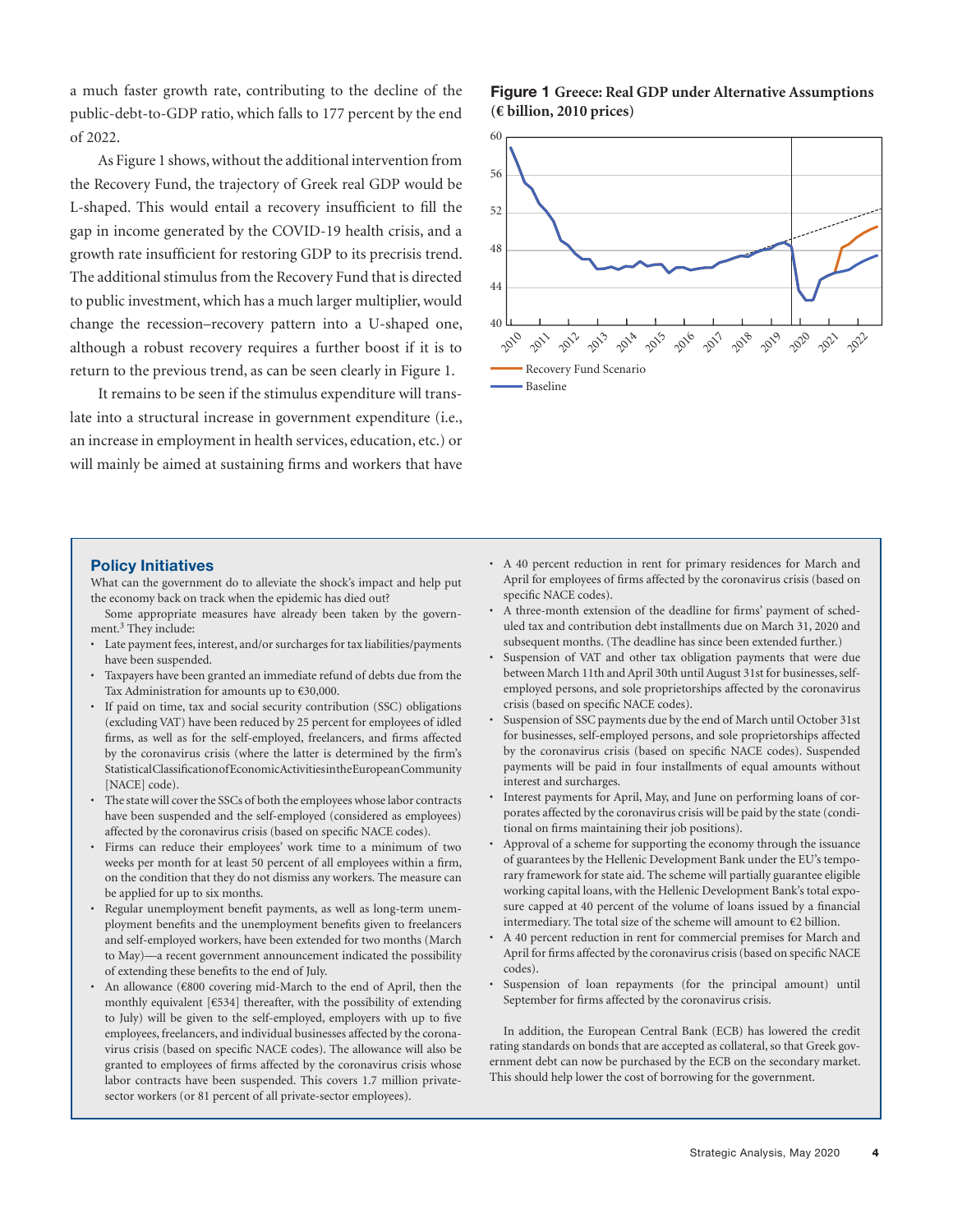lost income because of the health crisis. In the latter case, public debt sustainability will return to the top of the EC's priorities as the emergency period ends, with a new period of austerity to follow.

#### **Conclusion**

Greece's fragile economic recovery was thwarted by the COVID-19 pandemic that reversed all positive economic trends. The only support has come from the public sector, which intervened with various programs funded either by the EC or the European Stability Mechanism's loan reserves—although these support programs have thus far been too limited in magnitude and implemented with much delay compared with those in Denmark, Ireland, France, Germany, and other EU member states. Greek GDP, employment, exports (including the vital sector of tourism and related activities), and investment—both domestic and foreign—are expected to record significantly negative trends. The projections of many institutions, including the IMF, OECD, bank research departments, European think tanks, and our own simulations, are discouraging for 2020, and more so for Greece than any other EU country. Most of the projections for GDP growth in 2021 over 2020, however, show a quick V-shaped recovery with positive growth rates of 5 percent to 8 percent, which is rather improbable given the economy's structural inefficiencies. Such recovery is not in the cards even for the larger European economies and the United States. Our simulations for 2021 are less optimistic and can be achievable only with the rapid implementation of all the announced government support programs immediately after the lockdown restrictions are lifted. We are, therefore, expecting the recovery to be much more of a U-shaped one that will take at least three years to return to pre-COVID-19 GDP and employment levels. We draw this conclusion from our belief that consumer behavior, including by tourists visiting Greece, will be modified by all the extra protection, random-sample virus testing, and social distancing designed to keep the virus in check and avoid a second wave. These factors may result in a slower, L-shaped recovery.

The recently announced €750 billion EC Recovery Fund, made up of grants ( $\epsilon$ 500 billion) and loans ( $\epsilon$ 250 billion), consists of an approximately  $\epsilon$ 32 billion share for Greece ( $\epsilon$ 22.5 billion in grants and €9.5 billion in loans) to be disbursed over a four-year period, giving us the opportunity to simulate an alternate scenario ("Recovery Fund Scenario"), as shown in

#### **Table 1 Greece: Key Indicators under Alternative Scenarios**

|                                         | 2019   | 2020    | 2021   | 2022   |
|-----------------------------------------|--------|---------|--------|--------|
| <b>Baseline</b>                         |        |         |        |        |
| Real GDP (growth rate)                  | 1.9    | $-10.4$ | 5.0    | 3.0    |
| Gov. total surplus (percent of GDP)     | 1.5    | $-10.0$ | $-2.3$ | $-4.1$ |
| Gov. primary surplus (percent of GDP)   | 4.4    | $-6.7$  | 1.0    | $-0.9$ |
| Current account (percent of GDP)        | $-1.6$ | $-3.6$  | $-3.5$ | $-4.5$ |
| External balance (percent of GDP)       | 0.7    | $-1.6$  | $-1.7$ | $-2.7$ |
| Scenario 1: Recovery Fund               |        |         |        |        |
| Real GDP (growth rate)                  | 1.9    | $-10.4$ | 8.0    | 6.5    |
| Gov. total surplus (percent of GDP)     | 1.5    | $-10.0$ | $-1.4$ | $-2.1$ |
| Gov. primary surplus (percent of GDP)   | 4.4    | $-6.7$  | 1.8    | 0.9    |
| Current account (percent of GDP)        | $-1.6$ | $-3.6$  | $-1.7$ | $-1.0$ |
| External balance (percent of GDP)       | 0.7    | 1.6     | 0.1    | 0.6    |
| Real GDP projections from other sources |        |         |        |        |
| Greek government (May 2020)             | 1.9    | $-10.0$ | 5.0    | n.a.   |
| IMF WEO (April 2020)                    | 1.9    | $-10.0$ | 5.1    | n.a.   |
| EC (May 2020)                           | 1.9    | $-9.7$  | 7.9    | n.a.   |
| Real GDP projections from other sources |        |         |        |        |
| for the euro area                       |        |         |        |        |
| IMF WEO (April 2020)                    | 1.2    | $-7.5$  | 4.7    | n.a.   |
| OECD (March 2020)                       | 1.2    | 0.8     | 1.2    | n.a.   |
| EC (May 2020)                           | 1.2    | $-7.7$  | 6.3    | n.a.   |

Table 1 and Figure 1. The simulations of this scenario do indeed show that it can be a game changer for Greece. If these funds are used properly, as discussed above, the real GDP growth rate will accelerate for both 2021 and 2022—and even though it will still fall short of reestablishing the trend growth shown in Figure 1, it will at least come closer than the baseline scenario.

We hope that the Recovery Fund receives definitive approval in June and that disbursements are not subjected to strict conditionalities. This fund offers an opportunity for implementing a European Marshall Plan or a European Green New Deal—to reconstruct what has been lost in the fight against the common enemy of COVID-19 and repair the damage that remains from the crisis that began more than a decade ago. In addition, the serious discussions around an increased EU budget are a step in the right direction—and may indicate that European leadership recognizes that concerted action from all countries is required, instead of each member country adjusting her budget. The former will create a union of growth, the latter a union of austerity.